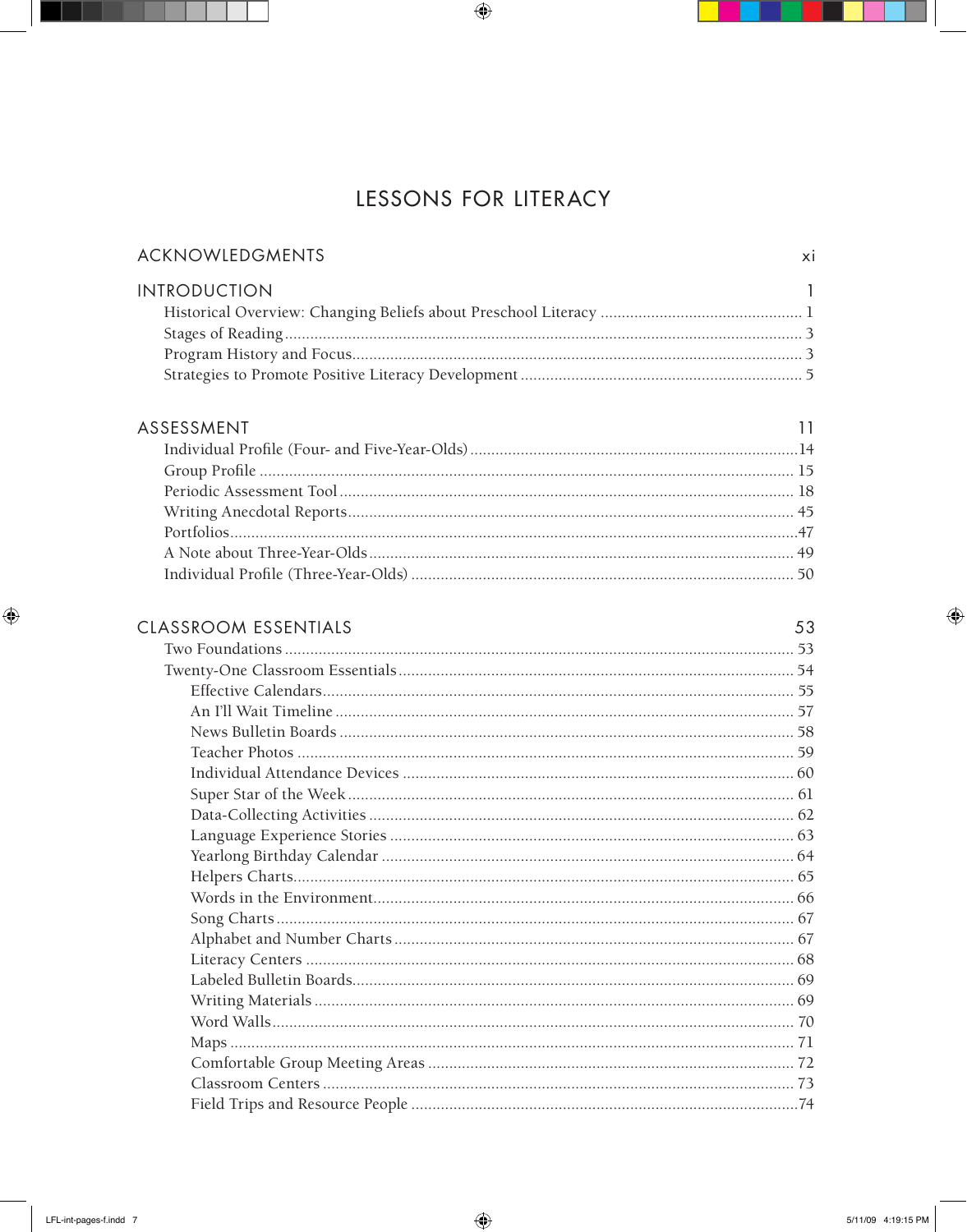| <b>MUSIC OF LITERACY</b>                                                              | 77  |
|---------------------------------------------------------------------------------------|-----|
|                                                                                       |     |
|                                                                                       |     |
|                                                                                       |     |
|                                                                                       |     |
|                                                                                       |     |
|                                                                                       |     |
|                                                                                       |     |
|                                                                                       |     |
|                                                                                       |     |
|                                                                                       |     |
|                                                                                       |     |
|                                                                                       |     |
|                                                                                       |     |
|                                                                                       |     |
|                                                                                       |     |
|                                                                                       |     |
|                                                                                       |     |
|                                                                                       |     |
|                                                                                       |     |
| <b>CONNECTING WITH THE HOME</b>                                                       | 99  |
|                                                                                       |     |
|                                                                                       |     |
| <b>LESSON ACTIVITIES</b>                                                              | 107 |
|                                                                                       |     |
|                                                                                       |     |
|                                                                                       |     |
|                                                                                       |     |
|                                                                                       |     |
|                                                                                       |     |
|                                                                                       |     |
| Lesson Activity 8: Demonstrates an understanding of one-to-one correspondence 125     |     |
|                                                                                       |     |
| Lesson Activity 10: Identifies at least ten uppercase letters out of order            |     |
|                                                                                       |     |
| Lesson Activity 11: Recognizes and names a square, circle, rectangle, and triangle130 |     |
|                                                                                       |     |
|                                                                                       |     |
| Lesson Activity 14: Reproduces basic body parts when drawing a person136              |     |
|                                                                                       |     |

**Lesson Activity 16:** Demonstrates appropriate pasting skills........................................................140